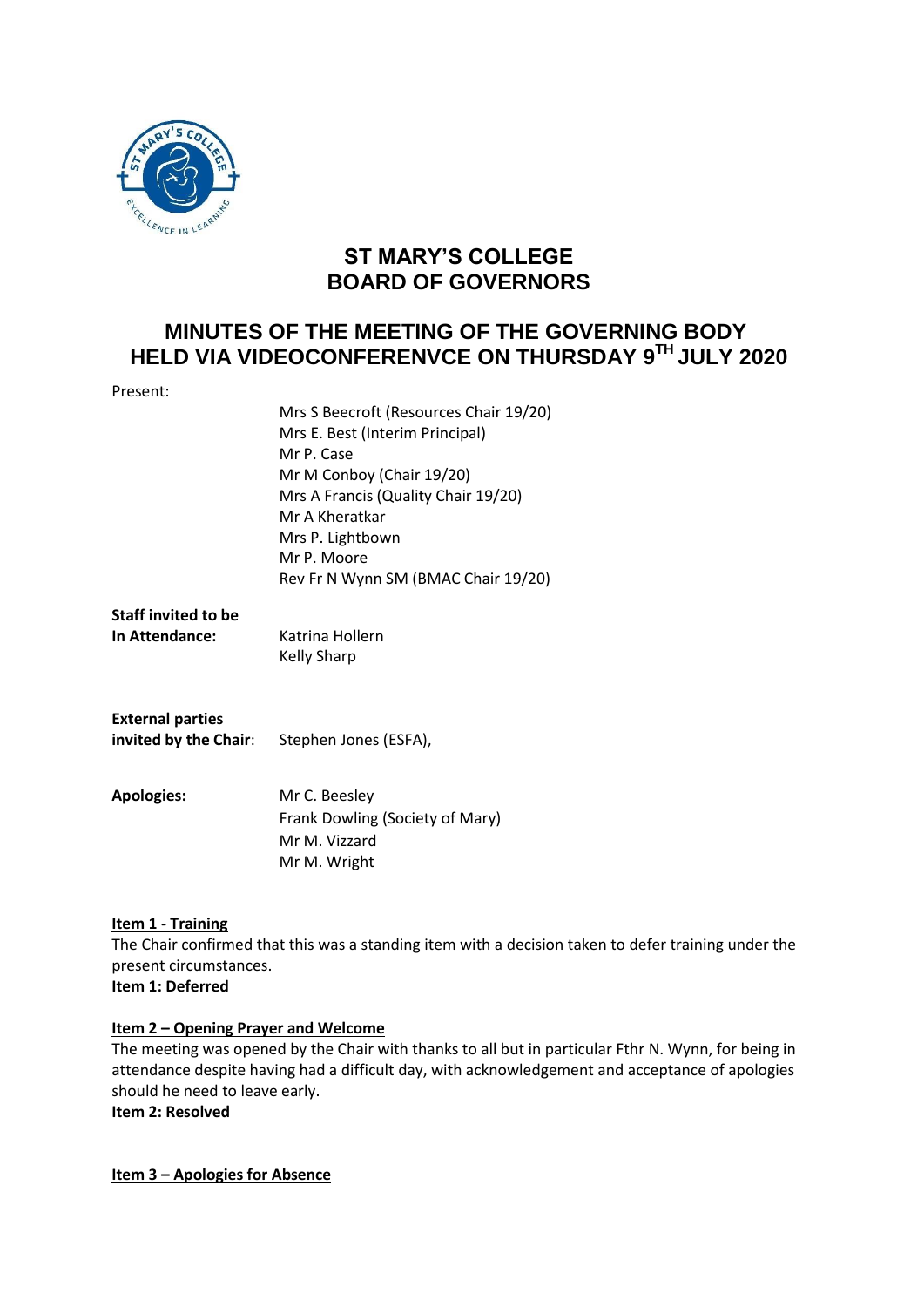The apologies for those noted above were given and accepted. **Item 3: Resolved**

#### **Item 4 - Declaration of Interests**

In addition to the standing declarations by EB and KH, SB declared an interest in relation to her role at LHu and all items relating to higher education.

**Item 4: Resolved – declarations of interest were noted.**

## **Item 5 - Approval of the minutes of the Meeting of the Board of Governors on 13th February and the Video Conference held on 21st May 2020**

The Chair asked if the minutes circulated for the meeting of 13<sup>th</sup> February and the Videoconference meeting dated 21<sup>st</sup> May were considered an accurate reflection. With the exception of one typing error for the minutes of  $21<sup>st</sup>$  May, they were accepted as a true record, to be signed upon resumption of face to face meetings.

**Item 5 – Approved**: The minutes were approved to be signed as a true record by Chair MC.

## **Item 6 – Matters arising of the meetings of the Board of Governors on 13th February and the Video Conference held on 21st May 2020**

A summary of actions taken as detailed in the summary was provided. EB clarified that in relation to the matter raised in February regarding premises tours and the roof condition, three of the four prospective partners had undertaken successful visits and were complimentary of the staff they had met, the fourth was prevented due to the pandemic. KH confirmed that the tours had included all areas which required repairs, including the roof spaces, adding that the full CIF bid application with photos and detailed information regarding the roof were included in the data room that prospective partners had access to.

Under matters arising, the governors were asked to accept retrospective apologies for MW, who had been at work dealing with a safeguarding incident and CB who had connectivity issues. Governors accepted the apologies. No further questions or on-going items to be carried forward.

**Item 6 – Approved**: Responses to the maters arising were noted and the previous absences of CB and MW were approved to be amended to apologies.

#### **Item 7 – Governance Matters**

The clerk provided a summary of items for approval and reasons for deferral for some governance business, including the government guidance asking Boards to only consider essential business during the pandemic and the imminent amendment to the constitution which would necessitate the terms of reference and bye laws being re-reviewed. Unanimous approval was given for:

- 7.1 Meeting dates for 20/21
- 7.2 Committee structure and membership 20/21
- 7.4 The Governance Self-assessment form

It was highlighted that there would need to be flexibility in relation to meeting dates, in line with the SPA process and relating to the pandemic. It was agreed that meetings in the autumn term would be held by videoconference, with a hope that the December full Board meeting, for the signing of the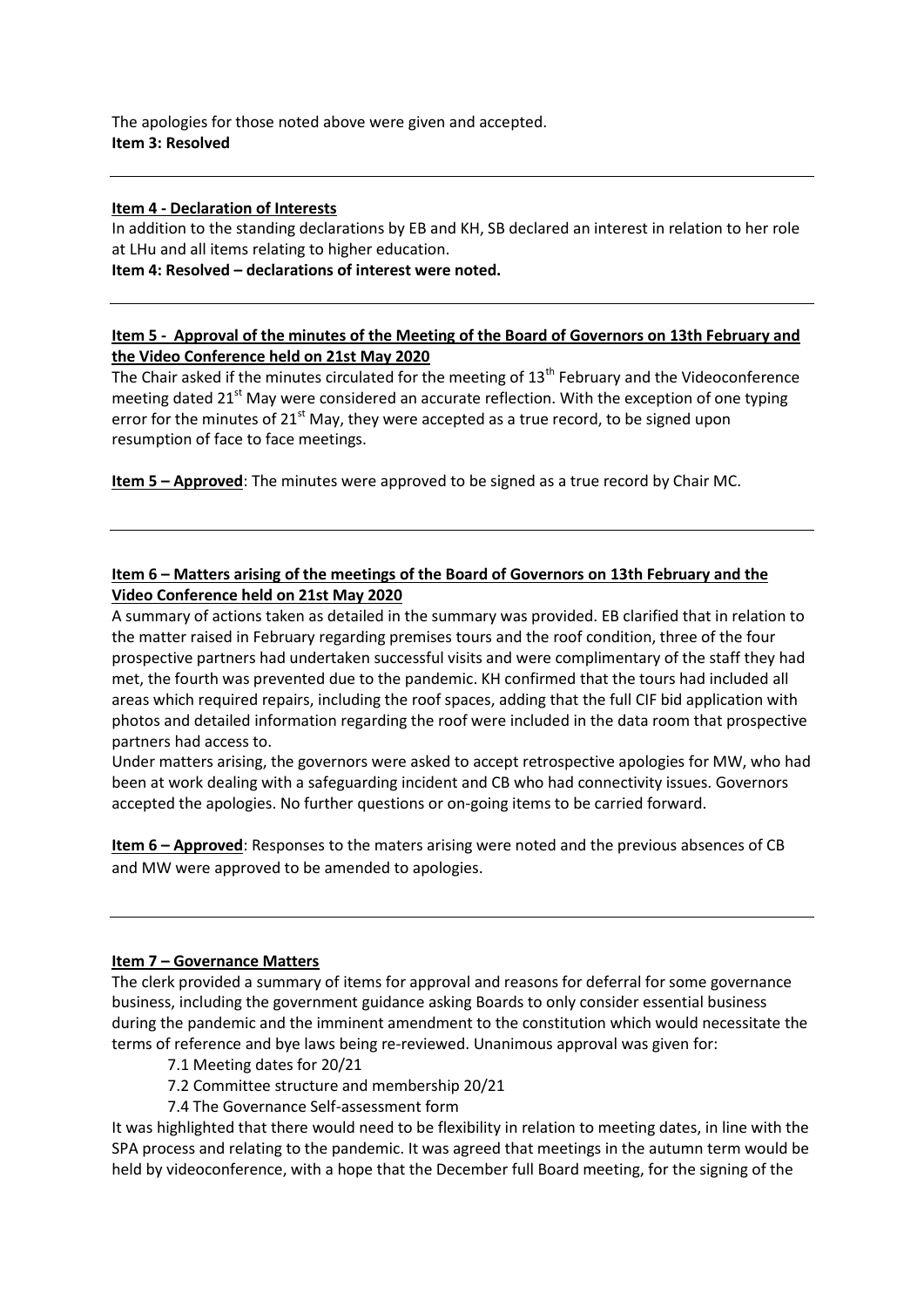accounts would be held at College. It was also agreed that the continuing use of videoconference facilities to support quoracy and reduce the risks relating to Covid 19 would be reviewed in December. The clerk closed by asking that all SAR forms were returned with the annual returns as soon as possible to allow for the clerks report to be prepared ahead of the first meeting for 20/21.

**Item 7.1, 7.2 and 7.4 – Approved:** meeting dates, the committee structures and the self-assessment form were approved.

**Item 7.3, 7.5 and 7.6 – Deferred:** The Terms of reference of committees, Bye Laws and Code of Conduct were deferred.

#### **Item 8 (a) – Update of the Audit Committee**

MC confirmed that he had been in attendance at the Audit Committee meeting to hand over to the temporary Chair of the Committee, NW, with MC providing the update due to NW having not fully recovered from a general anaesthetic earlier in the day.

MC confirmed that at the meeting on  $25<sup>th</sup>$  June, they had welcomed new member, CMC from LHU with MC commenting that she had already proved to be a valuable member of the committee having already made valuable contributions and demonstrating a good understanding of the Committee business.

MC provided a summary of areas of discussion including:

**Internal audit:** MC confirmed that KH had been managing the IA contract, which had necessitated continual review to prevent duplication and the completion of work unnecessary under the present circumstances while the college was already having increased external scrutiny and support from the ESFA and FEC teams. MC indicated that the SPA meant that priorities had altered and the number of days were potentially in excess of what is necessary therefore negotiations were on-going by KH with the Committee being kept informed throughout, with the first year sign off due to take place on 24<sup>th</sup> July. KH confirmed that with the enhanced scrutiny of the College, there were many areas scheduled to be reviewed that had been assessed by the ESFA and FEC team, therefore there would not be an opinion on the year as minimal new work had been carried out.

**External auditors:** MC advised the Board that due to the present situation and complex needs of the College, a decision had been taken to continue with Mazars. Whilst the price increase had been considerable, this reflected the national position for all auditors. MC advised that introducing a new firm would necessitate additional work to provide assurance on existing assumptions and the need to fully understand the present position, therefore it was felt that switching to another provider would not only involve a further increased cost, but an increased workload. MC confirmed that KH had built into the budget the increased costs.

MC updated the Board on the details of the new audit manager following GH's departure from the firm, confirming that he was on parental leave and would meet via videoconference on his return to discuss the terms of engagement, confirming that whilst the intention was to remain with Mazars, it would not be agreed until after this to ensure that the terms are as expected, and this would be brought to the Board for approval.

**Risk register:** MC recognised the risk register reflected the significant risks presented by the present pandemic with considerable work having gone into the updated register for both the College and the nurseries, expressing thanks to KH for the extensive work undertaken in preparing it for approval and updating the budget in line with the changes. MC confirmed that it would be approved under item 11 however, wanted to confirm that the Committee had thoroughly interrogated each line of the draft version ahead of the final version being distributed for approval, with NW confirming that only the register was presented, with the report having been delivered verbally and that the Committee only recommended the risk register for approval.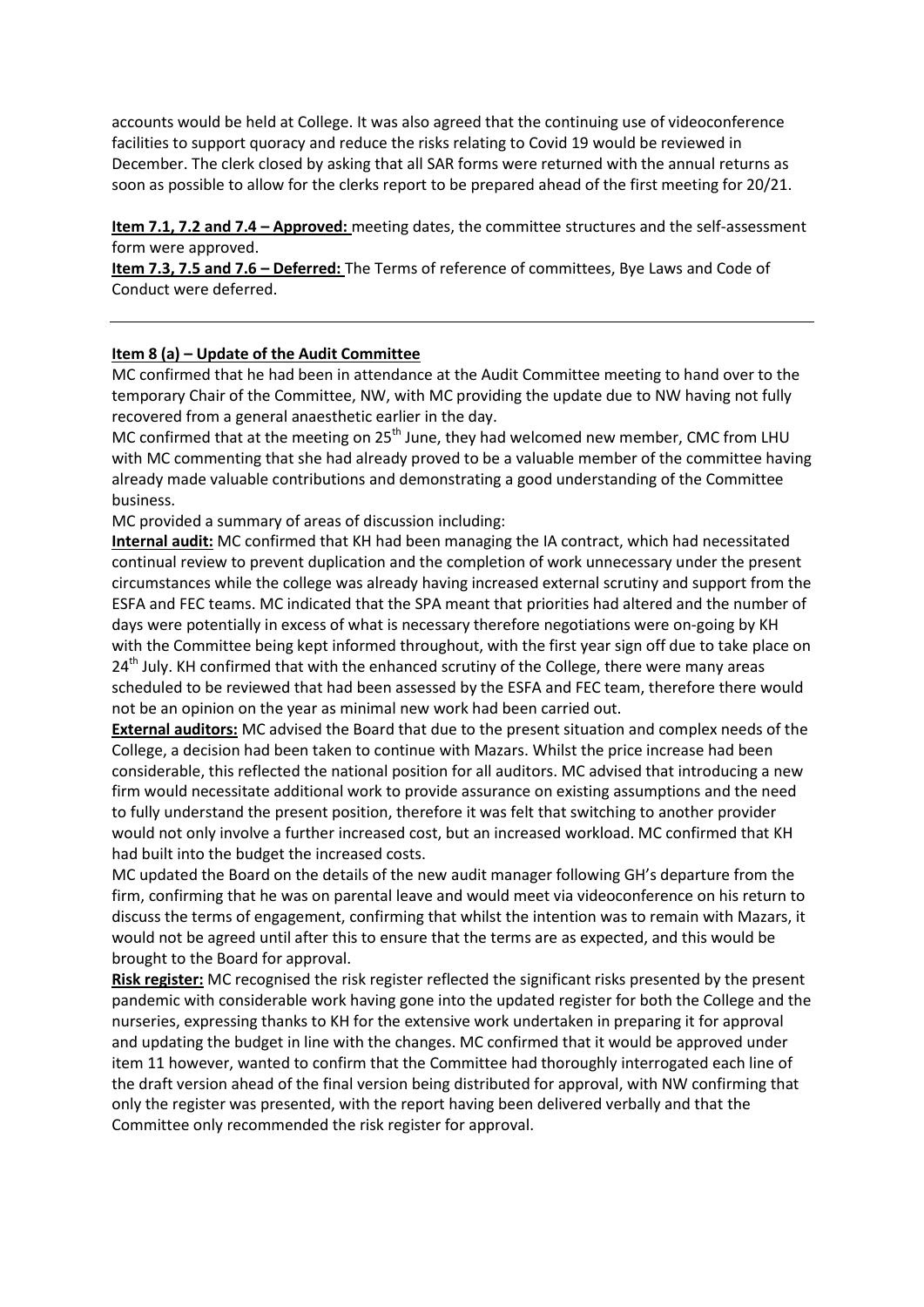**Item 8 (a) – Noted:** The verbal update of the Audit Committee was noted with the risk register recommended for approval under item 11.

#### **Item 8 (b) – Update of the Resources Committee**

As Chair of the Committee, SB provided a brief summary of discussions with many items reviewed requiring further Board discussion. SB confirmed that the risk register had been reviewed and echoed the comments of MC, thanking staff for the extensive work and high quality of papers. SB advised the Board that the Committee had spent considerable time looking at the nurseries, FE and HE recruitment, alongside the financial situation and the budget, which had all been presented in detail and would be discussed further across the Board agenda. SB provided details of the outcomes of the nursery Ofsted inspections, with all 3 having undergone inspection in the preceding 6 months which had been expected, resulting in two being graded as good and one outstanding. **Item 8 (b) – Noted:** The Board noted the details of the update from the Resources Committee.

### **Item 8 (c) – Update of the Board Membership Advisory Committee**

The clerk confirmed that there had been no meetings of the BMAC and all actions following the last BMAC had been concluded as detailed under item 6, matters arising, including the appraisals of the Interim Principal and the Clerk. The clerk confirmed that a BMAC meeting would be scheduled for early in the new term.

**Item 8 (c) – Noted:** The Board noted that there had been no business of the BMAC since the last meeting.

#### **Item 8 (d) - Update of the Quality and Standards Committee**

As Chair of the Committee, AMF provided a summary of the business discussed at the meeting held earlier in the day. AMF confirmed that EB and her team had provided significant reassurance around CAG (centre assessed grades) process along with detailed insights into procedures for tracking student progress and information regarding the time table adopted for the next academic year. AMF added that there was significant information and guidance regarding plans for the next academic year which was reassuring and incorporated specific support for disadvantaged groups, and agreed with SB, that the detailed papers were of a high standard, providing positivity and depth of information despite the difficult situation. AMF added that it was disappointing that results would be based on CAG's when the quality assurance processes had been exemplary.

**Item 8 (d) – Noted:** The Board noted the details of the update from the Quality and Standards Committee.

#### **Item 9 - Curriculum, Teaching, Learning and Assessment Results (for information and discussion)**

EB confirmed that the CAG's process had been reviewed in detail by the quality committee and presented it to the Board for questions and comments **with a governor asking** how the results compared with the previous year, indicating that to a non-academic professional it looked like an improvement across the board, but wanted to ensure that this was realistic. **EB admitted that** the College had a difficult couple of years and thanked AMF for her support throughout the entire process. EB stated she and her team felt confident in the CAG's as the process involved the analysis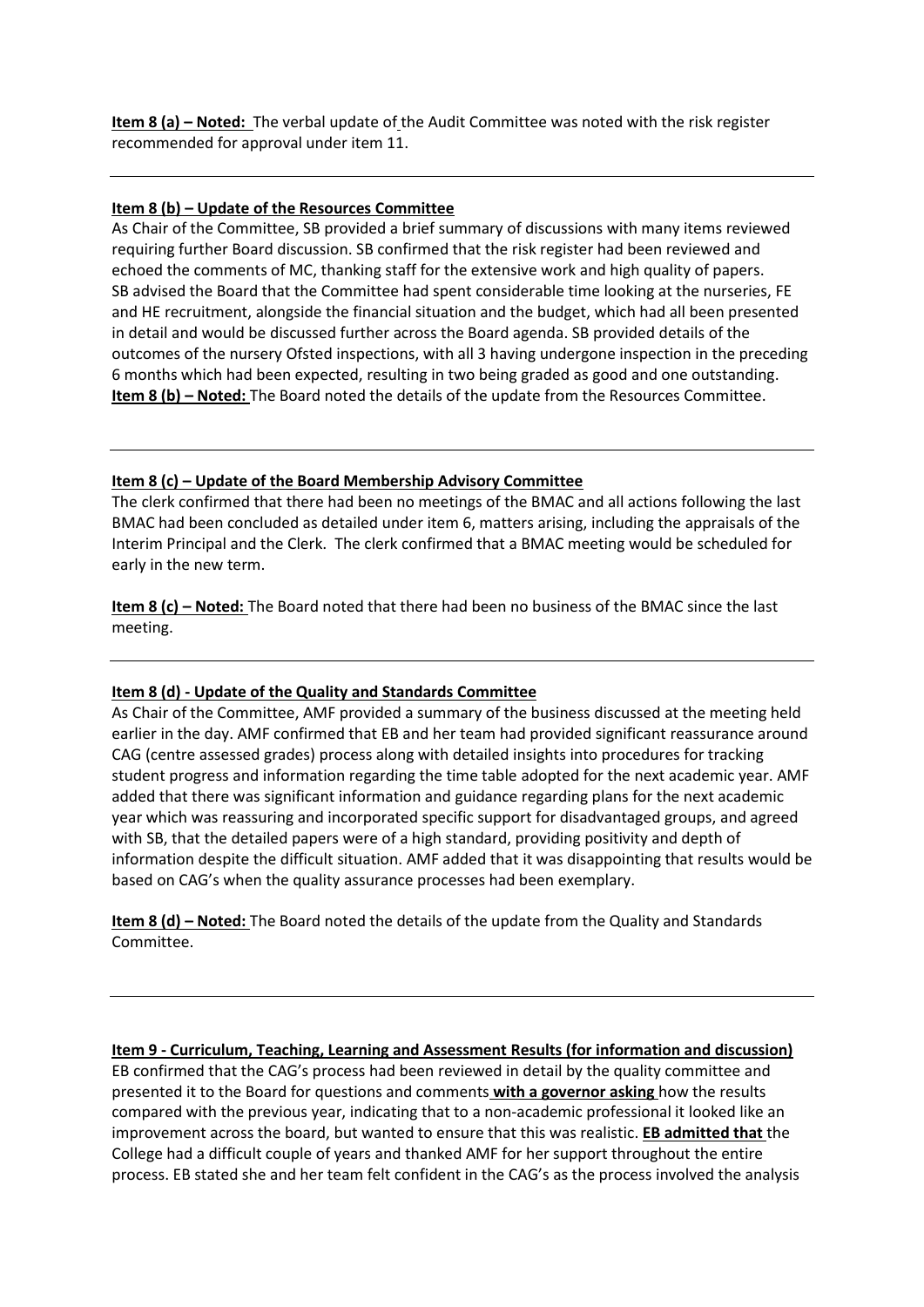across the 3 year trends, dialogue with teachers and HoF with all adjustments documented. EB advised that every single CAG for every student for every subject was scrutinised, with the whole process robust, but indicated that the statistical model may result in grades being brought down because of poor results the previous year, however maintained that the results reflected the expected results of students due to sit exams this year, with evidence for every decision made, including the recording of Microsoft Teams meetings held. **A governor asked** when the final results would be available, with EB advising that the College would have them on the  $12^{th}$  August, with the release to students available on the 13<sup>th</sup> August. EB confirmed that the full SLT team would be onsite to cross reference the actual results with the CAGs.

**Item 9 – Resolved:** The Board noted the details of the CAGs and supporting processes.

### **Item 10 – Recruitment and Marketing 20/21**

**10.1 – FE recruitment and marketing:** EB confirmed that the paper distributed had been reviewed in detail by the Resources Committee, providing a summary of the content, which reflected an overall reduction in applications by 49 students. EB explained that this followed recent trends, which had seen less applications form Catholic partner schools and increased applications from local schools. EB asked the board to note that whilst applications had reduced overall, the non-Catholic applications maintained a higher conversion rate; therefore she expected enrolment to remain static. EB confirmed that recruitment campaigns were on-going and provided detail of the work being undertaken by the marketing team, including the additional online activities which included a successful online new student day which left EB confident that the team would meet the recruitment target.

EB provided a breakdown of the progression and application expectations based on prudent conversion figures and invited questions from the Board, **with a governor commenting** that they had expected a significant impact following the announcement of the SPA and had been pleased and impressed that this had not had any significant implications for recruitment, adding that the work by the by marketing team had been impressive.

**Item 10.1 – Resolved:** The Board noted the details of the marketing and recruitment report for 20/21.

**10.2 – HE Recruitment and Marketing:** PL advised the Board that applications were 20% lower than the same point in the previous year, however added that there were still enquiries coming in with the processing of the enquiries and applications significantly slower due to the need to do this on a one to one basis rather than in groups as would be the normal process. PL advised the Board that following a meeting with the Vice Chancellor at LHu, the foundation course which had been due to be introduced for 20/21 would now be deferred until the following academic year and a cap on recruitment meant that SMC can only recruit 52 for this year. **In response to a governor question** PL confirmed that there continued to be a minimum number for courses to run, however, there would not be the ability to over recruit. **A governor asked** if this was in line with the budget, to which PL confirmed that it was. PL advised the Board the outcomes paper had been postponed due to the high number of extensions granted for students due to the pandemic, adding that whilst the official results had not yet been released, she could confirm that the results were remarkable, both in terms of retention and outcomes with the cohort aggregate 10% above HC and LHu, with 2 students invited to publish their dissertations due to the high standard.

**Item 10.2 – Resolved:** The Board noted the details of the marketing and recruitment report for HE for 20/21.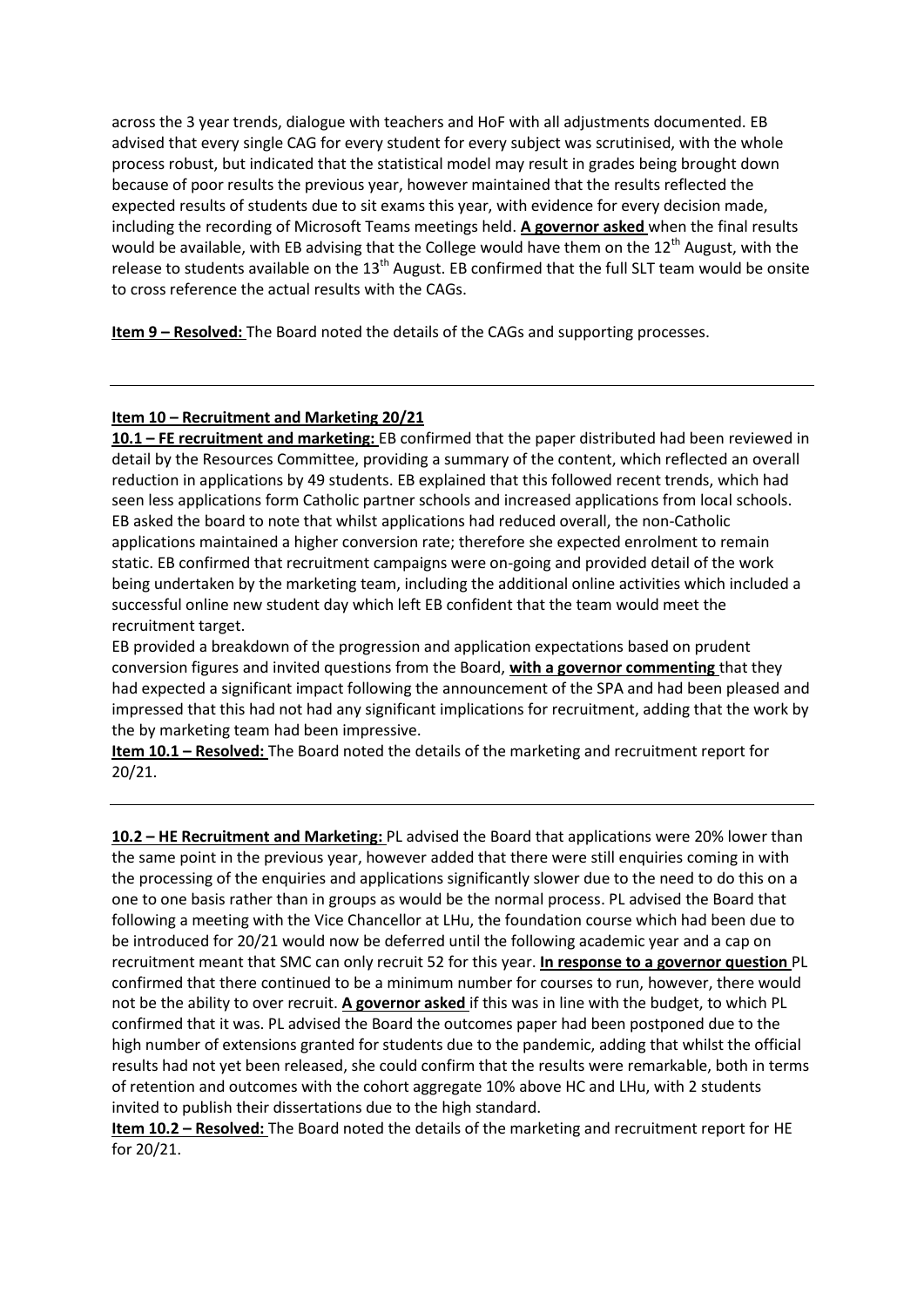#### **Item 11 – Risk Register and Risk Management Report**

KH confirmed that the register had been thoroughly interrogated by the Audit Committee, with a verbal presentation of the report. KH confirmed that risks associated with Covid 19 had been threaded throughout the register and provided a detailed summary of the 22 risks, highlighting the 3 new risks, giving details of the 6 downgraded risks and drawing attention to the 11 that remained the same, advising the Board that the risk register should be read in conjunction with the health and safety risk assessment (item 12.3).

**A governor asked** if the ESFA had been kept up to date with the finances and progress talks with the bank, with SJ confirming that they had copies of the budget and cash flow and were due to meet the following week.

MC confirmed that the bank needed to be updated with the new SPA timeframe which would be communicated once the Board had been updated.

**A governor asked** if staff were confident in the additional measures in place to prevent data breaches whilst staff were spending increased time online and home working including virus prevention, to which KH confirmed that working with the BwD local authority to complete the health and safety assessment had provided additional assurance that the measures in place to protect staff and systems were robust.

MC asked if the Board had any additional questions or comments ahead of approval, with unanimous agreement that the risk register and risk management report were comprehensive with approval given.

**Item 11 – Approved:** The Board approved the risk register and risk management report.

## **Item 12 – The Principal's Report**

## **12.1 KPI Summary**

EB provided an overview of the data within the report, confirming link governor CB had supported with the deep dive process and advised the Board of the learning walk progress made ahead of the college closure, which had meant that HoF had not yet had the opportunity to benefit from the process.

EB advised the Board that retention had been scrutinised in detail at the Quality Committee, confirming that retention rates were above the SFC rate in four out of six areas, however, confirmed it was below the aspirational College target set, suggesting that the large and challenging cohort of level 2 learners had contributed to the rates being lower than had been aspired to. EB summarised the attendance information, confirming rates were in line with the targets set and detailed the success of the work placement programme ahead of the College Closure. KH advised that the management accounts would be discussed in detail under item 16.

With no further questions, EB moved on to review the Curriculum Delivery Plan. **Item 12.1 – Noted:** The Board noted the details of the KPI Summary.

#### **12.2 Curriculum Delivery Plan**

EB confirmed that all members had been able to access the presentation with supported audio and informed the Board that the time table models had been shared with staff and unions then reviewed by the Quality Committee who supported the decision to progress with model 2 which was in line with all current guidance and offered maximum flexibility whilst ensuring full high quality learning provision.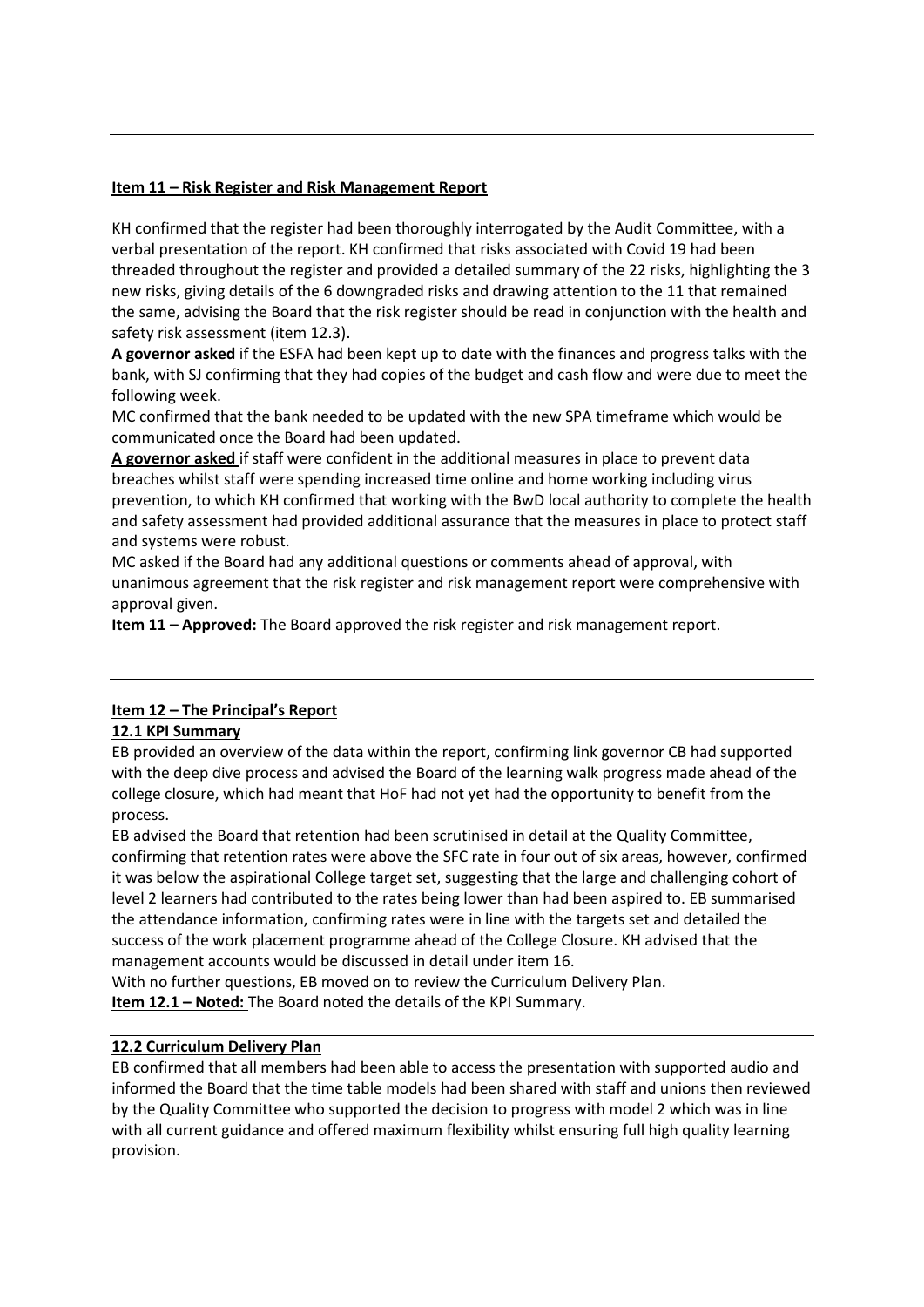EB provided the Board with detailed insight of how the time table plan would work to ensure risks of transmission and inter-year group interaction were minimised and enabled contacts to be easily reviewed for the track and trace process. EB advised that colleges had freedom to decide their mix of blended learning, informing the Board that the model provided more contact than other local colleges and was supplemented by high quality live online lessons providing consistent interaction for students. **A governor asked how** this had been received by staff and how well prepared they were for this new delivery style, with EB advising that training had been completed, with more planned over the summer to be delivered at the inset days ahead of the college opening for students, with specific induction planned for new staff and students.

EB highlighted areas where risks remained high, including during transport to and from College on the dedicated transport service, which under present guidance meant that social distancing and other public transport measures would not apply, however, the College continued to work closely with the operator to ensure that safety measures would be in place to minimise risks.

**A governor asked if** this would affect the capacity of the transport services, with EB advising that a meeting to review the measures was scheduled for the following week, with a hope that they would commit to enhanced measures not prescribed within the guidance, including year groups being separated on different decks or sides of the bus, utilising window seats and leaving aisle seats empty where capacity allows this.

**In response to a governor** question, KH advised that the longest student journey was around an hour to which EB added that efforts had been made to ascertain the process being implemented by schools, with this being the final aspect of the health and safety measures to be confirmed. EB concluded that were outstanding concerns over the measures in place to safeguard students if the transport is used elsewhere throughout the day, seeking reassurance regarding the methods and measures for sanitising the vehicles between uses, adding that the 12.30 finish was also intended to ensure St Mary's students would be the first to use the bus for return journeys but this did not reassure the college that it would not be used prior to this.

**A governor asked if** bus champions could be used to monitor and support the College in implementing safety measures to give enhanced ownership for their own safety. EB agreed that had would be effective and agreed to look into implementing this.

**A governor recognised** the additional work of staff under difficult circumstances, acknowledging that additional work and continuing flexibility was still required and asked if there was a way to recognise and thank staff for this. EB advised that staff had been consulted throughout the pandemic and SPA process, and staff were in support of the time table model, which ensured maximum flexibility in the event of an increase in local cases ensuring that this was planned for, reducing any unnecessary or unexpected additional workloads. **A governor commented that** they felt that this still reflected a considerable increase in pressure and again pressed for support and recognition for staff reflecting the appreciation for what they had done.

**Further questions were** asked about catering facilities and the provision of free school meals for those eligible, with EB advising that he 12.30pm finish ensured that the canteen would not be needed, reducing the chances of students congregating with those eligible for free meals continuing to receive direct payments.

No further questions or comments were received.

**Item 12.2 – Resolved:** The Board noted the details of the chosen curriculum delivery plan.

#### **Item 12.3 – Draft Covid 19 Risk Assessment**

EB confirmed that following the previous recommendation of the Board, the College subscribed to the health and safety services at Blackburn with Darwen Council.

EB advised the Board that the risk assessment had received the  $1<sup>st</sup>$  sign off on  $3<sup>rd</sup>$  June to support the June reopening, which was followed up by a further sign off following a further review on 24<sup>th</sup> June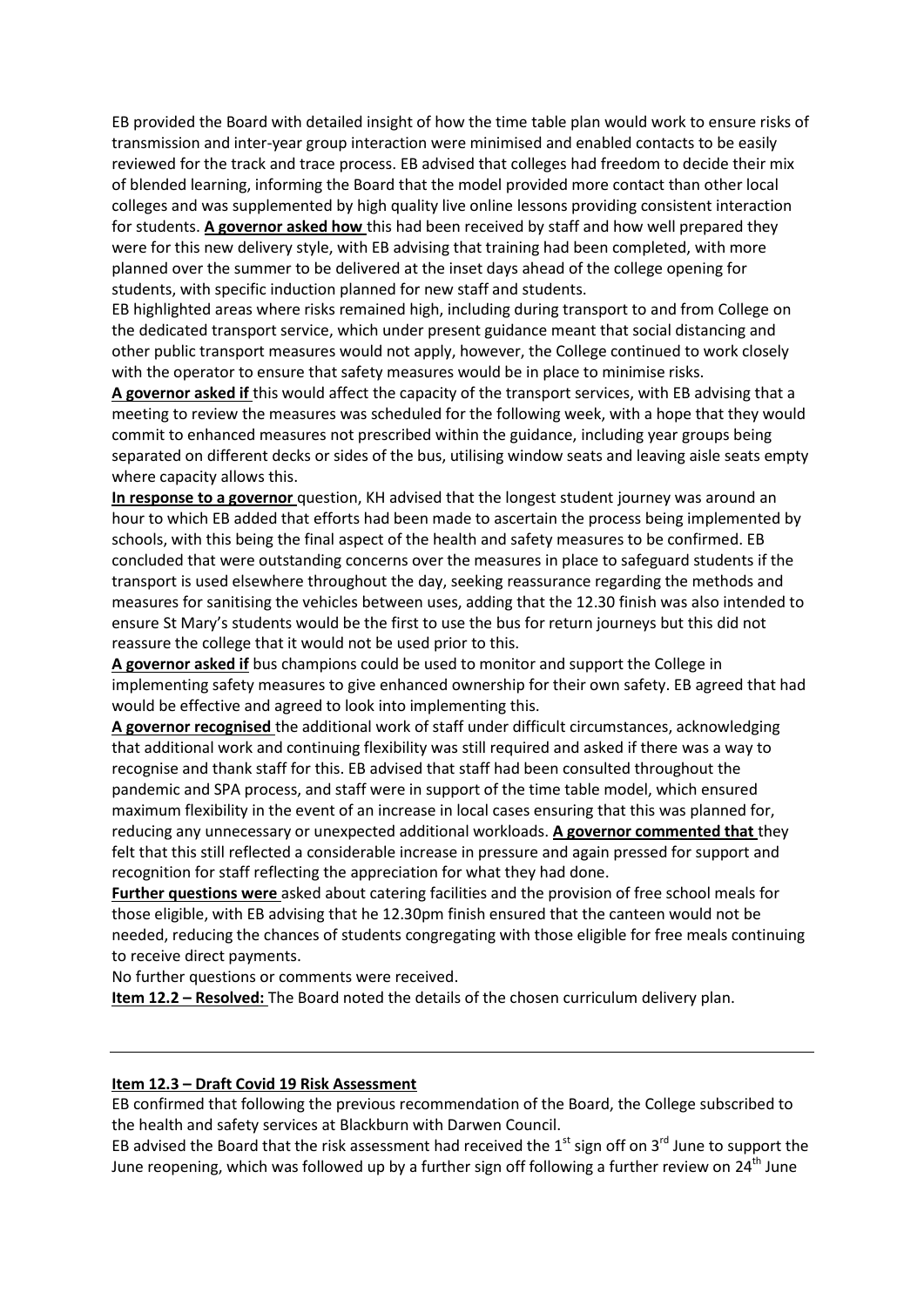which included the September preparations and time table models, confirming that this version had been reviewed by the Resources Committee, but following further DfE guidance the local authority was revising their advice and the SMC version would further align to this. EB confirmed that the BwD risk assessment process had the buy in of the unions, was comprehensive and provided strong assurance of staff and student safety. EB stated that the executive team would review and incorporate the newest guidance into the risk assessment and present this to the council the following week and once agreed would ask MC as Chair of the Board to sign this off if the Board are happy with the detail included within the draft.

**Governors commented** on the level of detail with borough wide complements for both the local authority and SMC's input into the processes and procedures that were being put in place to safeguard students and staff.

MC confirmed that approval was not necessary, but asked for the support of the Board ahead of signing the risk assessment once the updates are incorporated. This was offered unanimously. **Item 12.3 – Resolved:** The Board noted and offered support of the Draft Covid 19 Risk Assessment.

**Item 13 – Policy Reviews**

The clerk confirmed that these had been deferred to September. **Item 13 – Deferred.**

#### **Item 14 – Any Other Business**

No items were raised under item 14 and Part A concluded with thanks given to PL for her attendance and contributions. PL left after item 14. Part A closed at 7.15

#### **Actions, Matters Arising and Deferred Items to be Carried Forward**

Deferred items:

- Item 7.3, 7.5 and 7.6 Deferred: The Terms of reference of committees, Bye Laws and Code of Conduct were deferred.
- Item 15 Annual Safeguarding Report and Board training
- $\bullet$  Item 16.3 Staff Pav Award
- Item 17 Costed Curriculum Plan

Approval of Audit memorandum

EB to look at implementing student monitors for the buses (EB)

EB to inform the Board of the outcome of the collage collaboration fund application

KH to send budget in excel format to SJ at the ESFA

Extraordinary Board meeting to review the recommendation of the FEC scheduled for 4.30  $21^{st}$ August